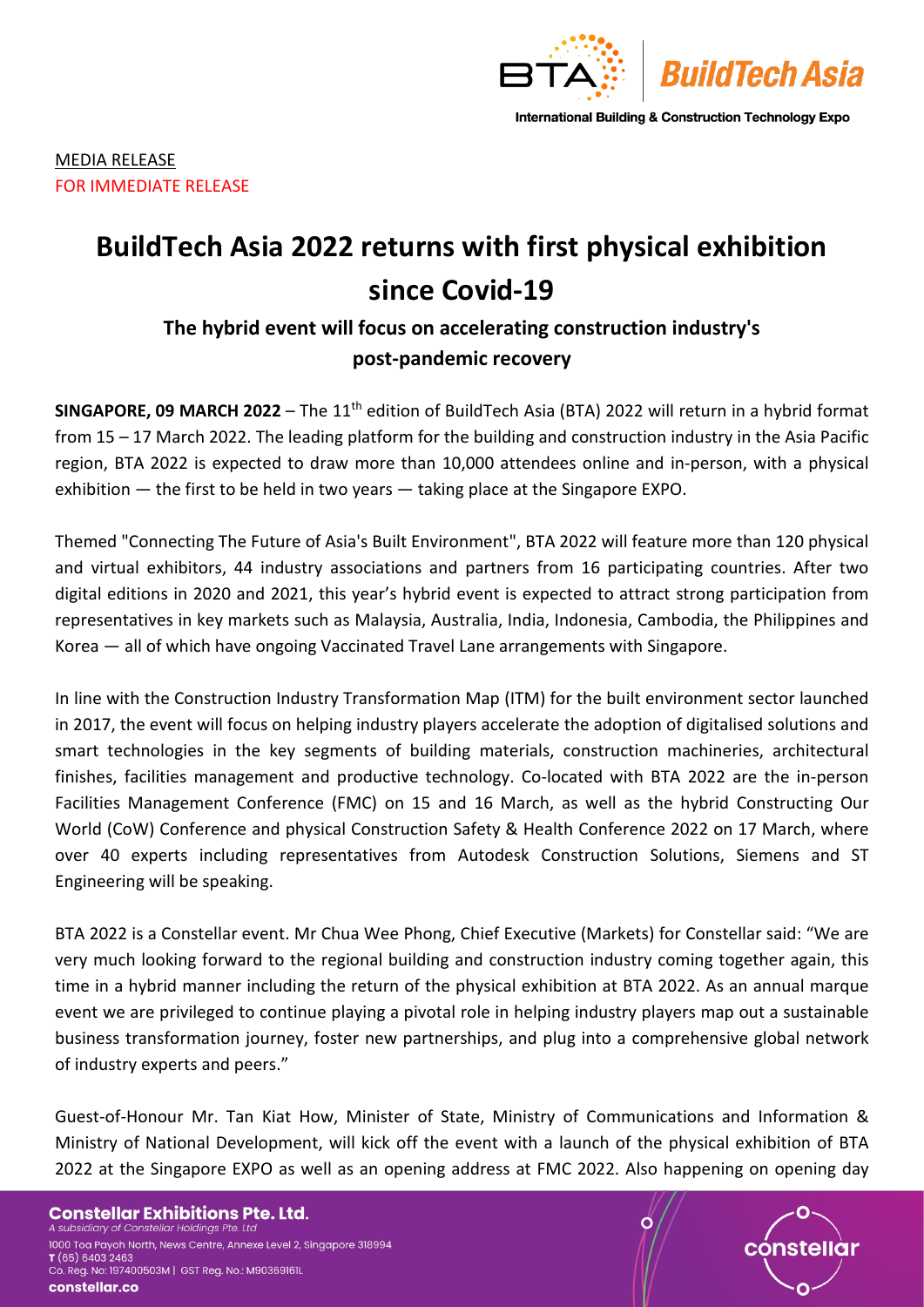

are the signing of a Memorandum of Understanding (MoU) between Constellar and MMI Asia to jointly develop a future event focusing on smart, efficient and green building technologies; and a second MoU between Singapore Institute of Building Limited (SIBL) and Royal Institution of Chartered Surveyors (RICS) pledging greater collaboration for the benefit of its members.

On the physical exhibition floor, visitors can view demonstrations of the latest automated equipment and machinery, join Sandbox sessions designed to address challenges and ideate solutions, and visit over 80 physical showcases featuring new technological developments including charging stations for electric cars by Kyo Ei Denko, which will have a Tesla Model 3 on-site for demonstration, and construction project management tool Finalcad One, which helps teams collaborate and monitor field information in real time to enhance the safety and productivity of worksites.

At the centre of the exhibition space, the Smart Innovation Pavilion will showcase the latest digitalised solutions and smart technologies, featuring exhibitors such as Autodesk with its state-of-the-art Building Information Modeling (BIM) software, also widely known as the industry standard in Singapore; other highlights include a Smart Toilet System by Convergent Smart Technologies, a maintenance free technology that employs a people density counter and ammonia sensor to improve cleaning productivity, as well as the Thouzer robotic weight-bearing cart by Doog International, the only collaborative autonomous robotic solution with affordable pricing in the market.

### **Convening industry leaders to chart the path forward**

To meet rising construction demand in a post-pandemic world, industry players are coming together at BTA 2022 to find solutions that will accelerate their digital transformation and help them boost productivity from conception and design-build, to operation and maintenance.

To that effect, the 5<sup>th</sup> edition of FMC will provide new perspectives on facilities management post COVID-19. The 2-day conference will focus on innovations for a sustainable and smart built environment, supporting the Building and Construction Authority's push for more FM teams to adopt advanced technologies that can help to increase productivity and foster better sustainability outcomes. Dr. Teo Ho Pin, a former Member of Parliament and Mayor, will deliver the keynote address on 15 March 2022 about the evolution of facilities management for a complex future.

The CoW Conference 2022 will address key issues pertaining to climate change, sustainability, innovation and human development within the construction sector. Themed "Pivoting towards a Greater Resilience", the conference aims to catalyse conversation around the globe on topics such as the education and training required to groom the builders of the future and strategies in keeping up with the demands of new technology. Mr. Chee Hong Tat, NTUC Deputy Secretary-General, will be giving the opening remarks as the Guest-of-Honour of the conference.

**Constellar Exhibitions Pte. Ltd.** A subsidiary of Constellar Holdings Pte. Ltd

1000 Toa Payoh North, News Centre, Annexe Level 2, Singapore 318994  $T(65)64032463$ Co. Reg. No: 197400503M | GST Reg. No.: M90369161L constellar.co



C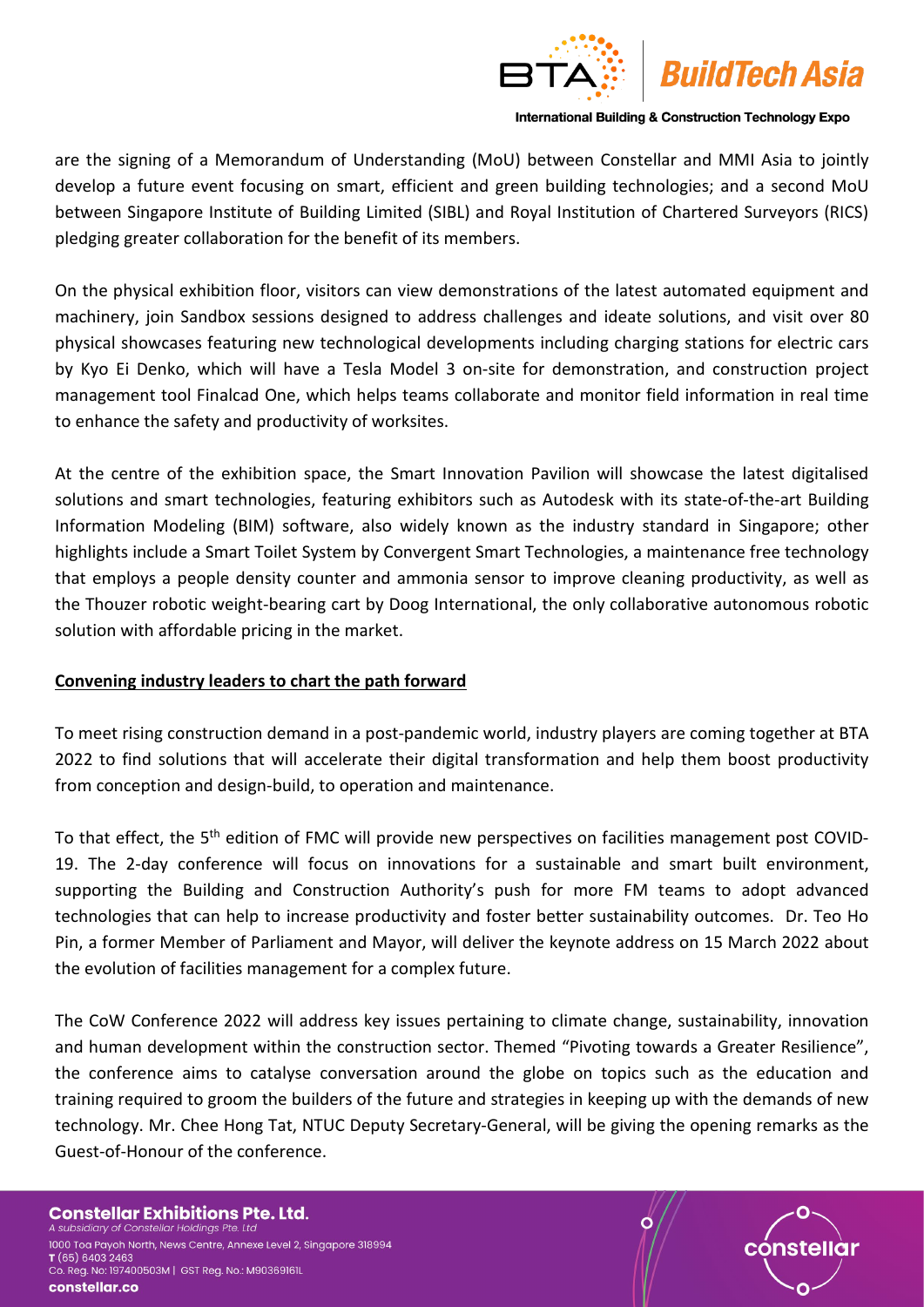

Top decision-makers and industry leaders from the built environment sector will also be gathering at the invite-only Industry Transformation Roundtable on the first day of BTA 2022. On the third day of the event, physical attendees can join the free Construction Safety & Health Conference 2022, held at the Singapore EXPO & MAX Atria, focusing on how the pandemic is shaping safety and health in the construction sector.

The digital platform for BTA 2022 will also provide enhanced networking opportunities and improved business matching features to help forge stronger connections between industry professionals, thought leaders, delegates and exhibitors around the region.

SIBL is the organiser of CoW and co-organiser of FMC with Constellar. SIBL President Dr Sussie Ketit, said: "Singapore Institute of Building Limited (SIBL) is pleased to co-present the hybrid edition of BTA 2022 with Constellar. This event comes at an important time to facilitate industry growth, providing a platform for built environment professionals to discover new innovations and collaborative opportunities that will help them grow more resilient against disruptions in the future."

Registration is still open at [https://bit.ly/3d9sQL7](https://bit.ly/3d9sQL7?fbclid=IwAR2LT6KFvoo1gFeq1GFsSkZkL49RJmDoNQfPBMFOQkDwScYfIfNDGgA6Cjw)

For more information, please visit [www.buildtechasia.com](http://www.buildtechasia.com/) or follow our social media channels for live updates to the event: LinkedIn [@BuildTechAsia,](https://www.linkedin.com/company/buildtech-asia/) Facebook [@buildtechforasia,](https://www.facebook.com/buildtechforasia/) Instagram [@buildtechasia\\_official,](https://www.instagram.com/buildtechasia_official/) Youtube [@BuildtechAsia](https://www.youtube.com/channel/UC3KGm76eCf2oshtNHy5SZTA)

#### **Issued by Constellar**

For media enquiries and interview requests, please contact:

Dax Lim Manager, Content & Communications Constellar Group Pte Ltd Tel: +65 9109 6133 Email: [dax.lim@constellar.co](mailto:dax.lim@constellar.co)

Constellar Communications Email: [comms@constellar.co](mailto:comms@constellar.co)